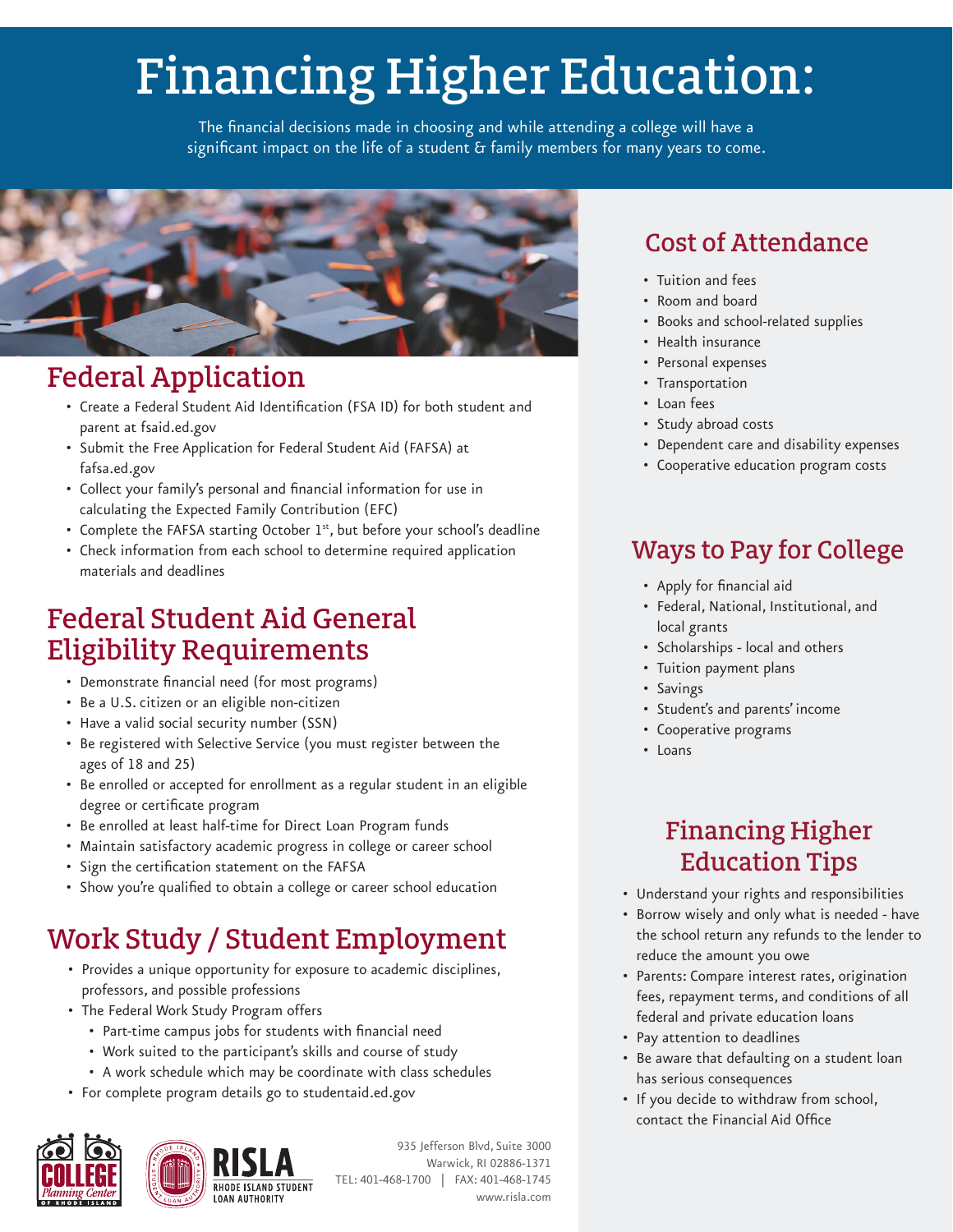# Money for School

## Why is Debt Management Important?

Project on Student Loan Debt 2018

## Rhode Island Public Four-Year & Private Non-Profit Four-Year Institutions:

Average Debt of Graduates \$36,036 Proportion of Graduates with Debt 63% National Rank in US 6th highest in US

### National Average Public Four Year & Private Non-Profit Four Year Institutions:

Average Debt of Graduates \$29,200 Proportion of Graduates with Debt 65%

*Does not include credit card or any other personal debt. Source: Institute for College Access and Success*



# Grants

Grants are free monetary gifts to people who are pursuing education. Unlike student loans, grants do not require repayment. Grants can come from the state or federal government, from the college itself, or from private sources.

# Federal Grants (two most common)

## Pell Grants

- Limited to undergraduates pursuing a first baccalaureate or professional degree
- Eligibility has a Lifetime limit based on the length of enrollment and degree
- Aid administrator calculates actual award based on the student's cost of attendance, enrollment status, and EFC
- Eligibility has a Lifetime limit of 12 semesters

## Supplemental Educational Opportunity Grant

- Awarded first to students with exceptional financial need
- Must be a Pell Grant recipient to qualify
- Complete program details can be found at studentaid.ed.gov

# Rhode Island Promise at CCRI

## Who is Eligible for Rhode Island Promise?

- Rhode Island residents
- 2019 High school graduates (public, private, or home-schooled)
- GED recipients who were younger than 19 years old when the GED was completed
- Visit ccri.edu/ripromise

## Application Process

- Apply to CCRI
- Fill out the FAFSA and complete your financial aid file
- Submit your official high school or GED transcript
- Fill out the Rhode Island Promise attestation form

## How do I Maintain the Scholarship for Two Years?

- Enroll full time (15 credits strongly encouraged)
- Maintain at least a 2.5 GPA
- Earn 30 credits each year
- Enroll each semester for two years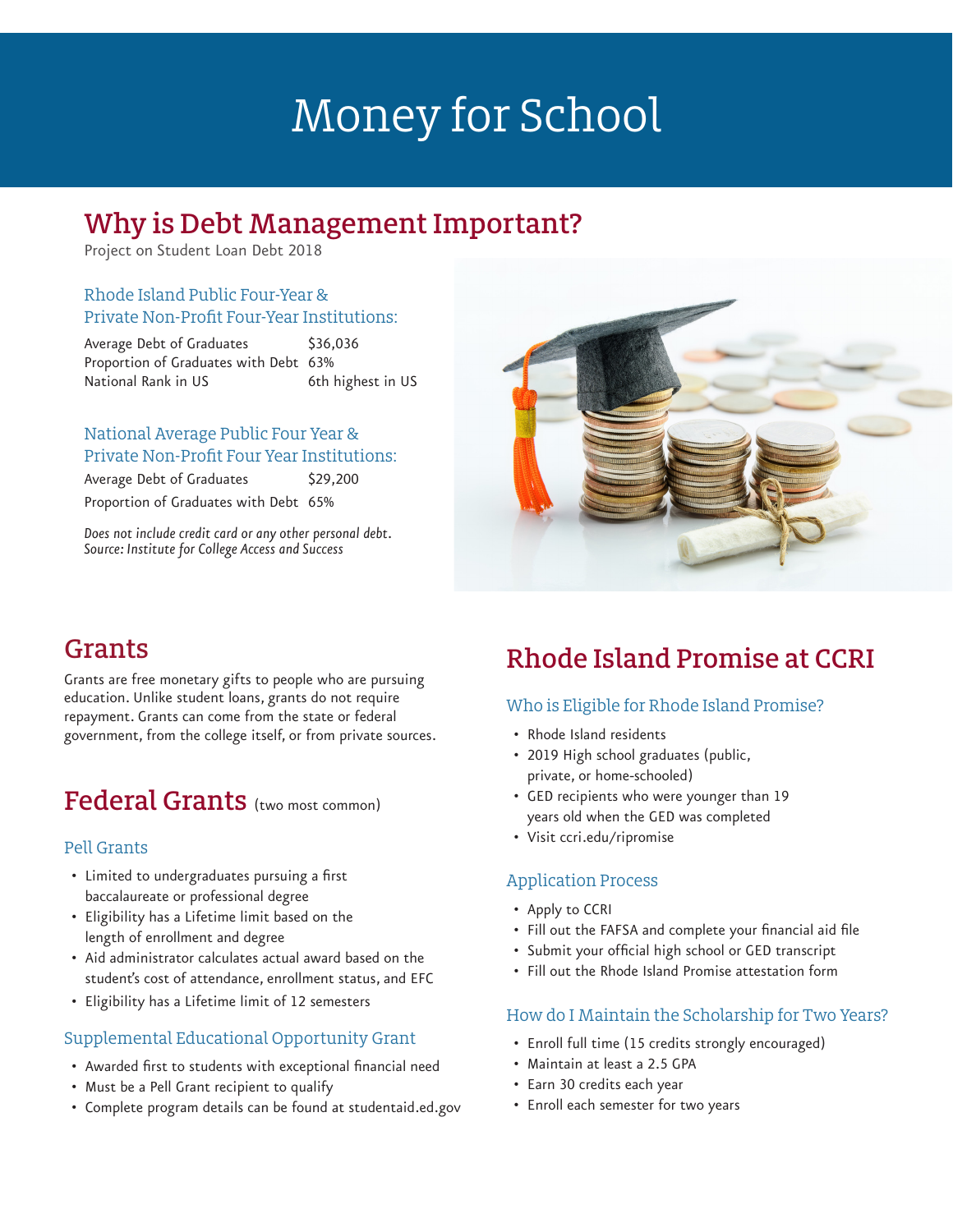# Scholarship Search

Scholarships are given to a student by an individual or organization to help pay college expenses. They are awarded based upon various criteria, which usually reflect the values and purposes of the donor or founder of the award. Scholarship money is not required to be repaid.

## **Overview**

- A scholarship is "gift aid" which does not require repayment
- Find scholarships that match your personal strengths and qualifications to the award's decision criteria
- There are thousands of scholarships schools, employers, individuals, non-profits, religious groups, etc.
- Some are merit-based / some are based on financial need
- Where to check? Local library, high school counselor's office, organizations, employees, etc.
- Create a list of scholarships you will apply for as you conduct your search. Always be on the look out for more opportunities.
- Search local community scholarships may be easier to win try using RIScholarships.org
- Never pay a fee for either in-person assistance or web searches. There are free resources available to you.
- Even a few awards of a small amount will help decrease your overall cost
- Ask everyone and get help from your family to seek sources of funds

## Creating a Plan

- Treat the search as a project, to be completed over a period of time and start early
- Spend 30-60 minutes two times a week
- Read and understand the eligibility requirements
- Know the deadline dates and the application details for each one you submit
- Always follow up and be sure to follow through

## Process

- Stay organized
- Develop a work calendar and timeline so you can visibly see when actions are due
- Follow directions carefully and meet all deadlines
- Develop a set of reusable information/materials
- Plan to deliver each application one week prior to the deadline
- Secure all documents which may contain your SSN
- Make copies of all items in your application

## Use an Adversity to Your Advantage

- Turn a weakness into a strength
- Be able to show how you have overcome obstacles
- What good qualities did this experience bring out in you?
- How has the experience made you a better person?

## Searching Tips

- Don't overlook the obvious
- Use personal networks
- Be professional, build relationships
- Essay writing: highlight your personality, interests, activities, volunteer work, and why you deserve the money
- If possible study the past winners, what made them successful?
- Use family connections, past achievements, and disabilities

## Strategy

- The object is to win money
- Brainstorm
	- Compile a list of positive characteristics about you and your family
	- Include all facets of your life
- What makes you unique?
- Search locally
- Apply for all scholarships where you have a competitive advantage
- Do not waste time on scholarships which have criteria you can't meet